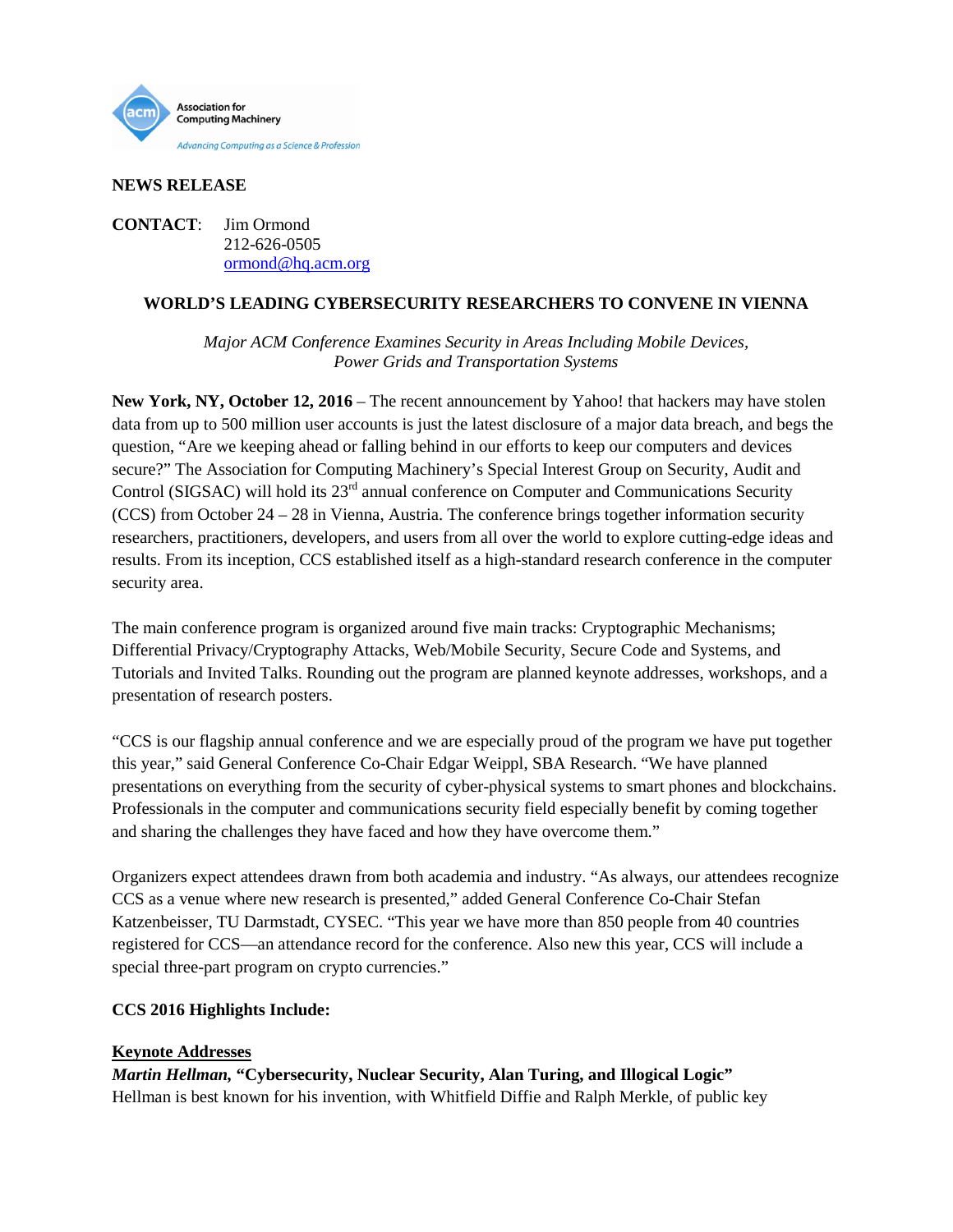cryptography, the technology that, among other uses, enables secure Internet transactions. Hellman and Diffie received the 2015 ACM A.M. Turing Award for work in this area. Hellman has a deep interest in the ethics of technological development. One of his current activities is applying risk analysis to a potential failure of nuclear deterrence.

## *Ross Anderson,* **"Is It Practical to Build a Truly Distributed Payment System?"**

Anderson is one of the founders of the economics of information security, a growing new academic discipline. He will discuss the latest technologies that make payment transactions faster, more resilient and more secure.

# **New Three-Part Program on Crypto Currencies**

# **(Part 1)** *Aljosha Judmayer,* **"Crypto Currencies Crash Course"**

This tutorial aims to close the gap between IT security research and the area of cryptographic currencies and blockchains. Bitcoin, the most prominent cryptocurrency, will be used as an example to discuss underlying blockchain mechanics.

# **(Part 2)** *Aniket Kate***, "Introduction to Credit Networks"**

This tutorial first defines the concept of IOU credit networks, and then describes some of the important credit network applications. The presenter will then describe and analyze recent and ongoing projects to improve the credit-network security, privacy and reliability.

## **(Part 3)** *Ghassan O. Karame, "***On the Security and Scalability of Bitcoin's Blockchain"**

This tutorial provides an overview, detail, and analysis of the security provisions of Bitcoin and its underlying blockchain—effectively capturing recently reported attacks and threats in the system. The presentation will go beyond the mere analysis of reported vulnerabilities of Bitcoin; namely, it will describe and evaluate a number of countermeasures to deter threats on the system, some of which have already been incorporated in the system.

### **Invited Industry Talks**

# *Timo Kasper,* **"Colorful Like a Chameleon: Security Nightmares of Embedded Systems"**

A combination of side-channel attacks, reverse-engineering and mathematical cryptanalysis helps to reveal and exploit weaknesses in the systems that, for example, allow opening secured doors in seconds. The use of open-source project ChameleonMini is presented as a possible tool in the fight against these kinds of attacks.

*Thorsten Borrmann,* **"Design Requirements on Resilient Command Control and Signaling Systems in the Railway Sector—First Preliminary Results of the CYSIS Working Group on IT Security"** Bormann, whose company oversees approval management for railway control command and signaling systems in Germany, will discuss approaches to cybersecurity for critical transportation infrastructures.

# *Klaus Kursawe,* **"Experiences in Securing Smart Grids and their Operations"**

The electricity distribution grid is one of the most complex and critical systems built by mankind. This system is currently in a process of massive digitalization. The corresponding security needs are a challenge for grid operators and their suppliers, where numerous vulnerabilities have recently emerged in smart grid architectures, protocols, and device implementations.